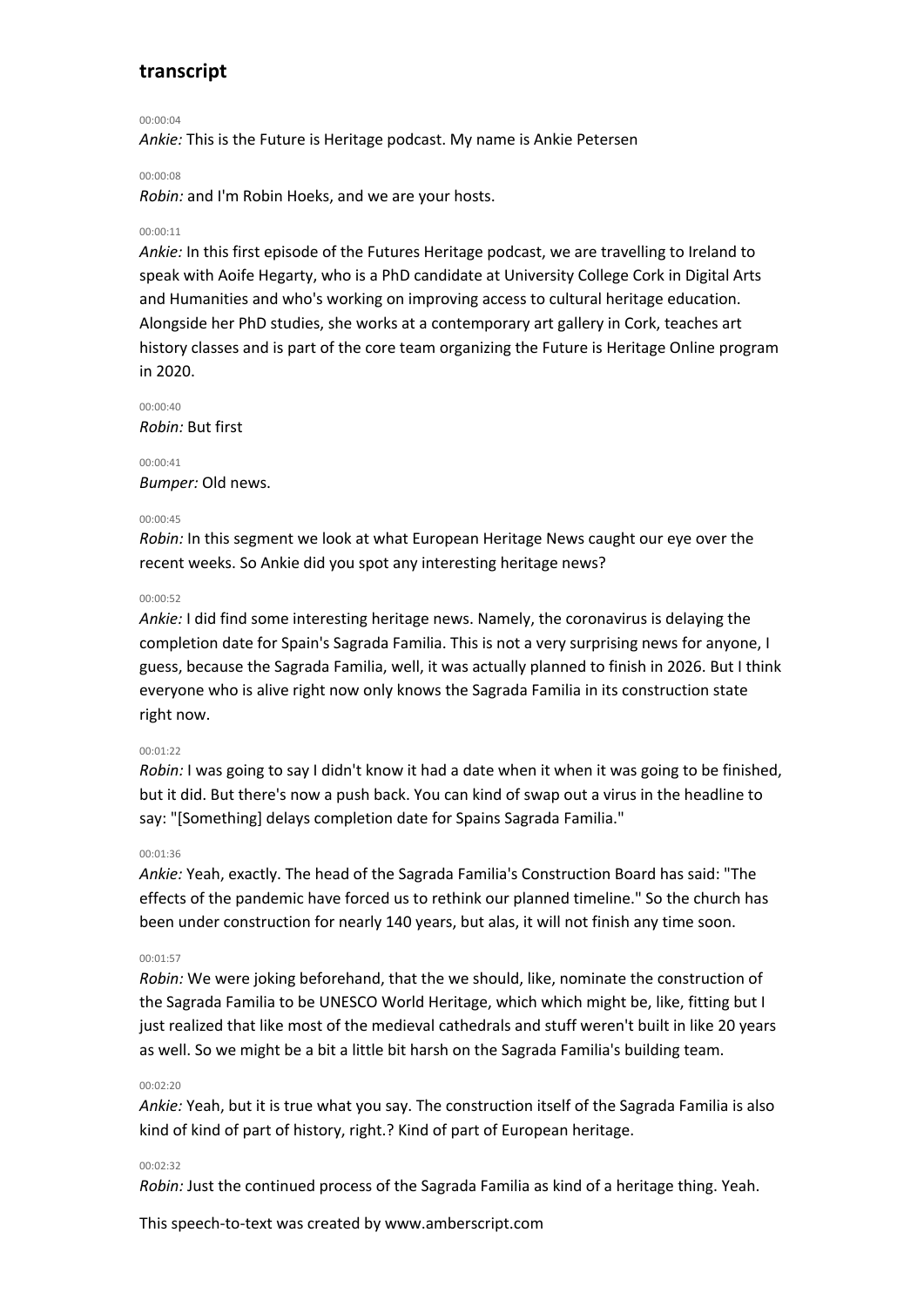00:02:37 *Ankie:* Yeah

00:02:37 *Robin:* Cool. That was some funny news. So so far for

00:02:41 *Bumper:* Old News

## 00:02:41

*Robin:* Let's now get into our conversation with Aoife. Aoife, thanks again for being here.

# 00:02:48

*Aoife:* Thank you for having me.

# 00:02:49

*Ankie:* We kind of heard what the kind of dayjob things you do are, what kind of topics or projects are you working on now?

# 00:02:57

*Aoife:* Well, I guess the main thing I'm working on is completing my research for my PhD, which is all about cultural heritage, education methodologies, particularly outreach methodologies for improving access. Well, I'm particularly interested in children of a primary school age from underprivileged areas, the kind of socioeconomically deprived areas, and how you make access to cultural heritage activities and education, more prominence for children in these areas.

# 00:03:35

*Ankie:* Interesting to hear. And also a very accurate topic for these times, right? For how to continue your heritage education when everything needs to be done online.

# 00:03:47

*Aoife:* Absolutely. I mean, it really just proves the need for better access to be spread from inner cities where a lot of the funding for big heritage organizations and museums etc normally is. This pandemic has shown that it's very important that a lot of areas which might not even necessarily be, you know, financially deprived, but also just perhaps rural and at a great distance of this very poor transport links to these big cities, that they are losing out from not having access to cultural heritage education, which I mean, I think is a really crucial part of education.

## 00:04:31

*Robin:* And it's something that we know is happening now that these I can imagine the like rural communities who don't have proper transport links and stuff are kind of losing out on education, on cultural heritage. But do we also know that the same goes for, let's say, underprivileged kids, or is there research on the how does that what's the kind of percentages, if you will?

## 00:04:58

*Aoife:* Well, I can't say that I know percentages off the top of my head or that I can speak for the whole of Europe because obviously, of course, for various different countries, there's various different situations. But I will tell you that statistically, if children are living closer to a big city like Dublin or London or Paris or Amsterdam, they have better access. If you're going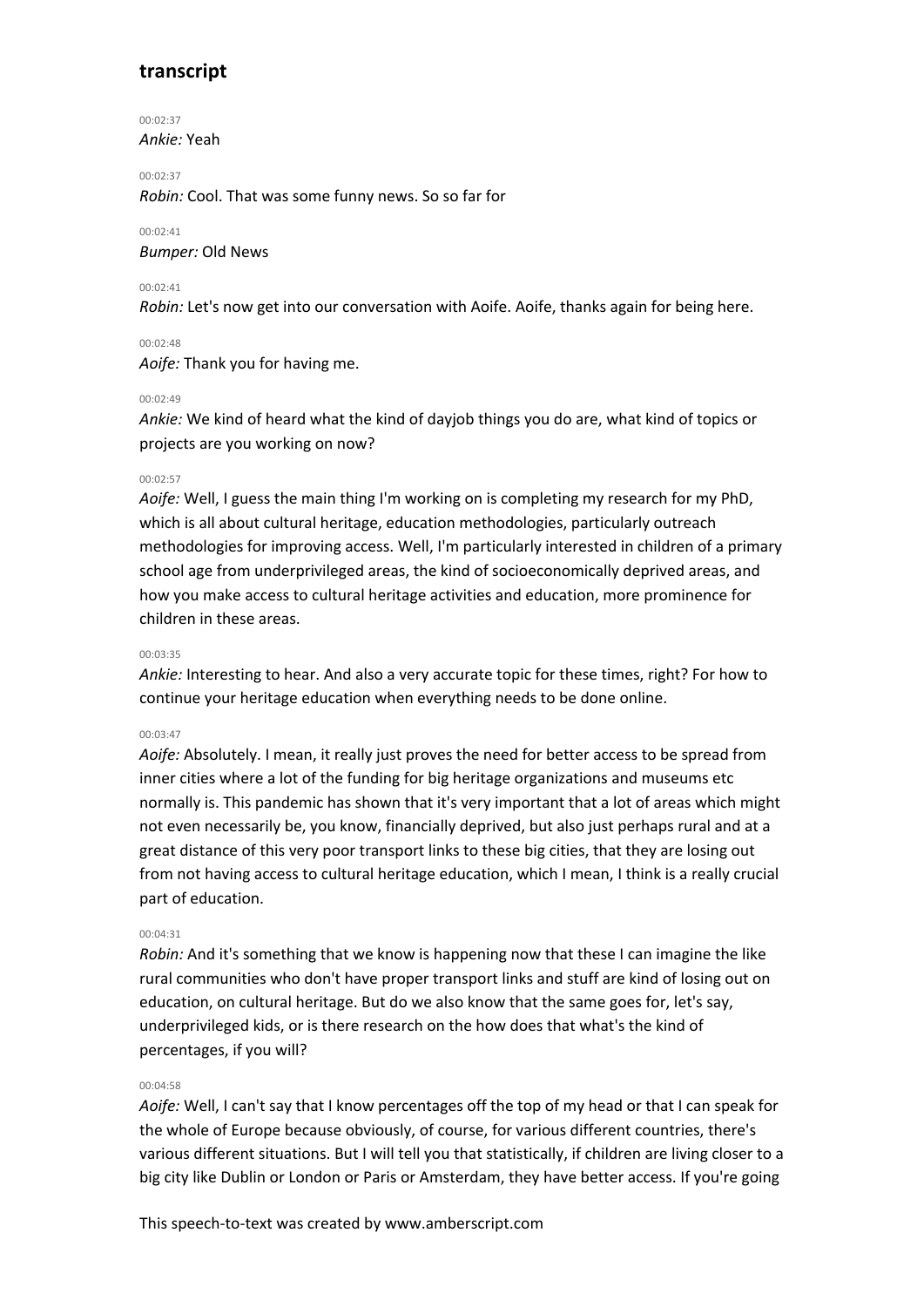for school trips or something like that, that you're going to be going to better funded and more more variety, more different styles of outreach centers, museums, exhibitions and things like that, and having different arts teachers. And by arts, I mean all of the arts like drama theater as well as other creative activities. And to have interaction with those those types of activities, I guess, whereas anyone who's living outside of those those centers does not have that much access to it.

### 00:06:00

*Aoife:* And I'll tell you what first sparked my interest in it is because I grew up in London in an area that wasn't particularly affluent yet I always, several times a year with my school, went to museums all around the city of London. And I mean, I'm sure, as you know, London is one of the the most important cities for lots of there's lots of museums, lots of huge international museums in London. And my parents would have taken me to local museums in the area as well. But my family moved to rural Ireland. And I have a sister who's 13 years younger than me. So there's a huge age gap. But she grew up in rural Ireland, and despite us having the same parents, she never got access to all of the same educational activities that I did. And it really made me notice the divide in our education just because of the location where we grew up.

#### 00:06:56

*Ankie:* Interesting, yeah, I, I can I can see how that is such a different world to grow up in. I mean, I'm from the south of the Netherlands and from where I grew up in a quite a small village. And while the Netherlands is of course, quite small and the infrastructure is good, so basically you can get everywhere quite easily. But still, I remember the very few cultural trips that we had and those were to the you know, to the basic places that everyone is going to go at some point, like the Rijksmuseum in Amsterdam. But but if you grow up in a city that already has those kinds of things to offer, that's a whole different story.

### 00:07:44

*Ankie:* Absolutely. And it just kind of opens up different opportunities for you in a way that when you're not living in these areas, you don't seem to have access. And also for a lot of families, they're not even aware of the access they're missing out on. So it's it's not even a choice. It's a lack of awareness. It's a lack of like the lack of access is not just stemming from, you know, financial reasons. There's lots of reasons why access is being blocked to lots of people.

# 00:08:14

*Robin:* It might be like your family is from the same social class, but if you're living in a rural area, then every year you go on a school trip to the same museum. And how interesting that museum might be after the fifth time, that might be become a bit boring. Yeah, well, like like yourself, you live in London or you grow up in London, then there's even if you're not going to the same financial means, there's a whole load of music every year to pick from basically.

## 00:08:41

*Ankie:* Absolutely. And also a lot of the funding like government funding or any other kind of funding that kind of exists for cultural institutions tends to all be poured into center cities and big cities, which means that even if there is a museum in a in a more rural area, it's it's not kind of being developed as as well as it could be if it could achieve more funding.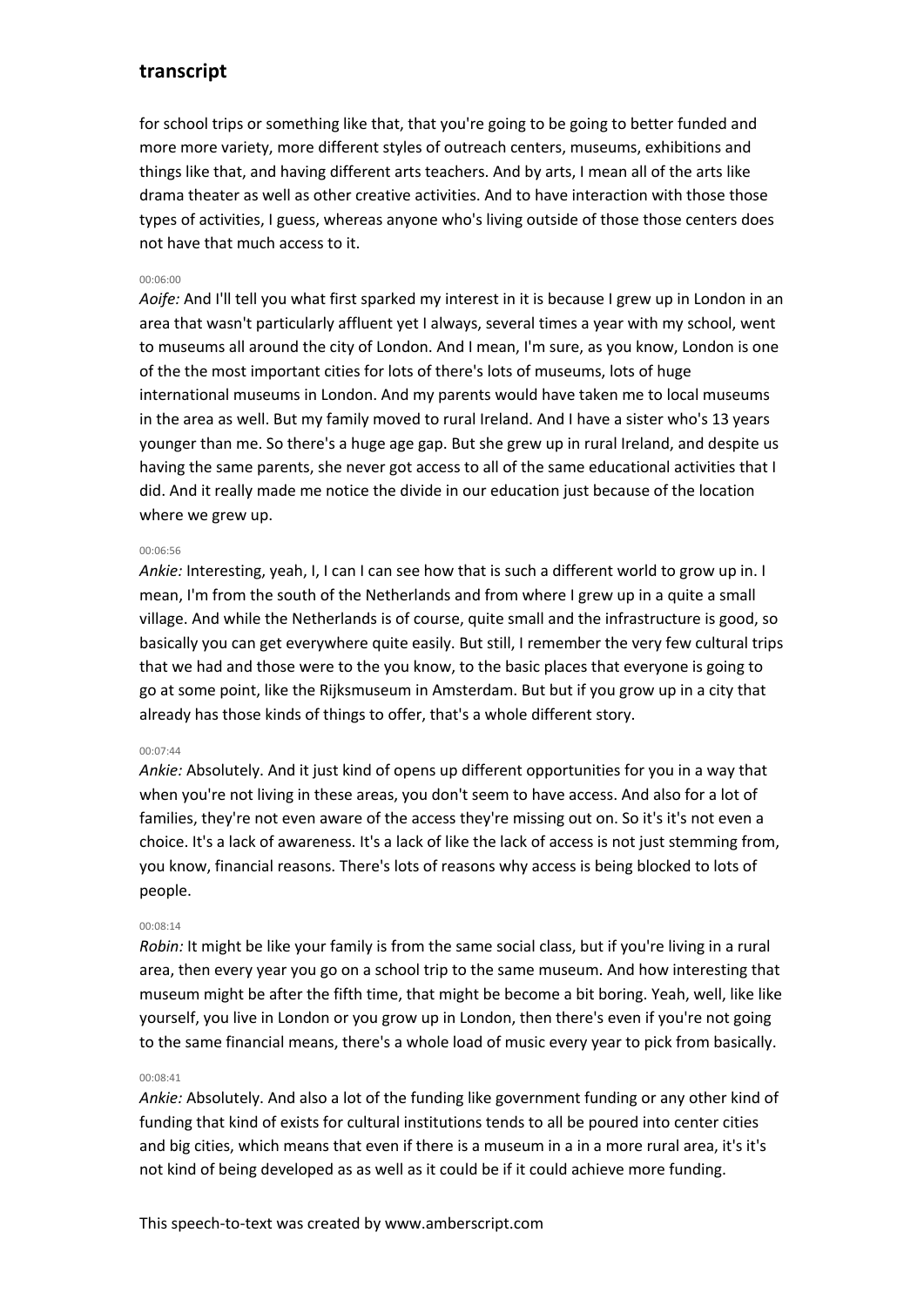# 00:09:13

*Ankie:* Yeah, yeah. We've seen that in the Netherlands also lately with the allocation of funding that you could see the differences in amounts. And those differences were crazy. And at some point I think there was this issue about the allocation of funding for theatre groups, performing arts, and almost everything went to the Amsterdam region and nothing went to the eastern part of the Netherlands. All the applications from the eastern part of the Netherlands, they were declined. And I think those funding allocations also they kind of use these same standards for every type of location. So a funding application from an organization in Amsterdam gets hold to the same type of standards, as opposed to a funding application from a village, for example, which is also kind of weird because, you know, when you have these goals set for diversity and inclusion, those goals are very difficult to be met in a rural area. I think. I don't know if that's also the case in in Ireland as well.

#### 00:10:36

*Aoife:* Well, for sure. And what you mentioned about inclusion, I think is very valid because there absolutely needs to be more flexibility in the way that different areas are achieving local goals in the community for inclusion and things like that. So it's impossible to, you know, paint all of the cultural institutions with the one brush.

# 00:11:01

*Aoife:* Yeah, oh, this is interesting, this this research on super interesting when when are you planning to present your dissertation?

## 00:11:14

*Aoife:* Well, I am hoping to have it all written by before Christmas. And then it's just a matter of the university organising how long the process will take until there's I can do my viva. Of course, I think a lot of things are a bit under pressure now because of the Corona pandemic, with organising things. And, you know, the university was closed for many months over this year. So already my finishing date has been pushed back because I have no access to the library, for example, and things like that. So, uh, you know, it's I think it's I think I'm one of the lucky ones I had the most of my research already completed so I could do a lot of work from home, which does get very monotonous after several months of not being able to leave your house. But I mean, I think it's everyone's in the same boat at the moment with this in this crazy time.

## 00:12:10

*Robin:* I was going to say, I think we've all been there, yeah.

#### $00.12.14$

*Ankie:* Yes. Yeah.

## 00:12:16

*Robin:* So mainly kind of push back the everything or your whole planning a bit. That's kind of the main influence that the pandemic has had.

# 00:12:25

*Aoife:* Pretty much, yeah. I mean, for me personally, it's pushed back the completion of my thesis just because of like things like access to the university and things like that. Yeah. That kind of major impact it's had on me is that I used to do education workshops in the gallery I worked at, whereas now it's these education workshops with children are not happening at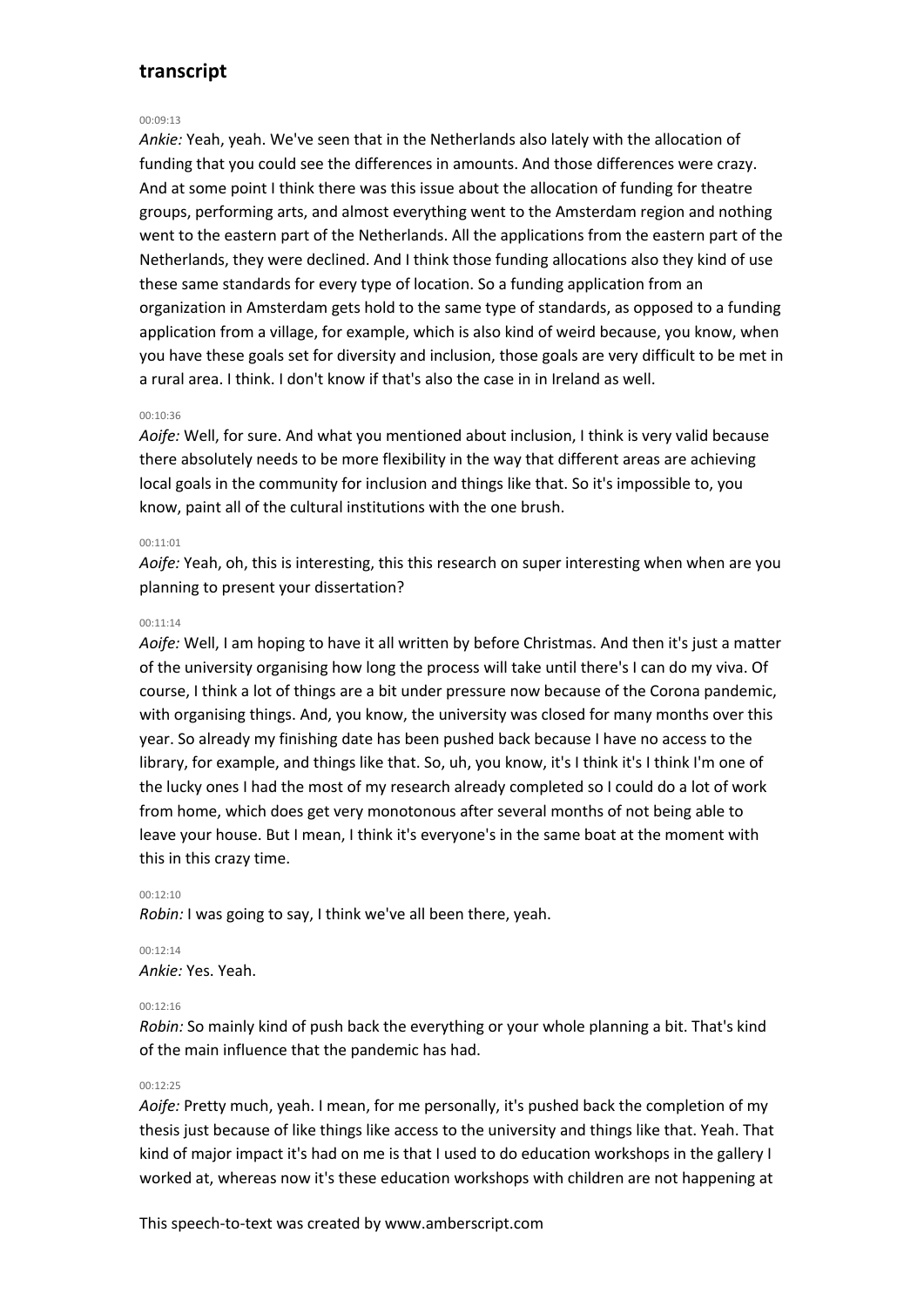the moment. So and any things that are being kept, kind of like the number of staff are being kept very low key. So I haven't been able to do any of those workshops since the pandemic started. So that's another kind of major thing that's affected me personally. But I mean, again, as I said, I think I'm I'm better off than a lot of people, so I can't really complain.

# 00:13:13

*Robin:* And you then hopefully have somewhere at the beginning of next year, if everything goes according to plan, your viva. But how are you looking to the future that because are you kind of scared to be finished, if you know what I mean.

# 00:13:32

*Aoife:* I am not scared to be finished. I cannot wait to be finished. I am very.. I've done my time, you know, I'm ready to leave university. Finally, the only thing, of course, that's daunting is finding a job not only in the cultural world, but also now in the pandemic world, which is like a double whammy. So that's, that's quite terrifying. But I think it's also, I mean, I'm excited to finish university and move on to the next chapter of my life. I also took a break when I finished my Masters. I worked for a few years. And again, I did a lot of volunteering in the arts world, but I found it very hard to find work in cultural heritage with, uh, with my masters. So that's why I decided to go back and research and do more for this with this PhD. So for me, I've kind of been out in the world working normally and then come back into university. So I have had a taste of what it's like to be free of university and I'm quite desperate to get back. It's that...

 $00.14.41$ *Ankie:* You're looking forward.

00:14:42 *Aoife:* Yes, yeah, yeah.

00:14:45 *Robin:* I can completely imagine. Yeah.

#### $00.14.47$

*Ankie:* Um, I'm curious, did the pandemic actually also maybe offer any opportunities for you? Because I, I mean, there's a clear connection with your research. So maybe I can imagine there has been extra attention to the accessibility of education, for example. Has there been any?

# $00.15.13$

*Aoife:* Well, I mean, I think that you're right and that there's been more focus on online programs that museums are doing, trying to reach people at home. And that's definitely kind of stepped up a bit. Whether there's more funding in this area, I don't think so. And I think a lot of education stuff for museums are finding themselves redundant and museums are scaling a lot back because without tourism and without extra funds from standard funding from the government and things like that, there's a lot of problems in the heritage sector with continuing to develop their educational programs. So it's you know, there's more focus on it. Yes. But that's not necessarily to me that there's more, there's more opportunities. It's yeah...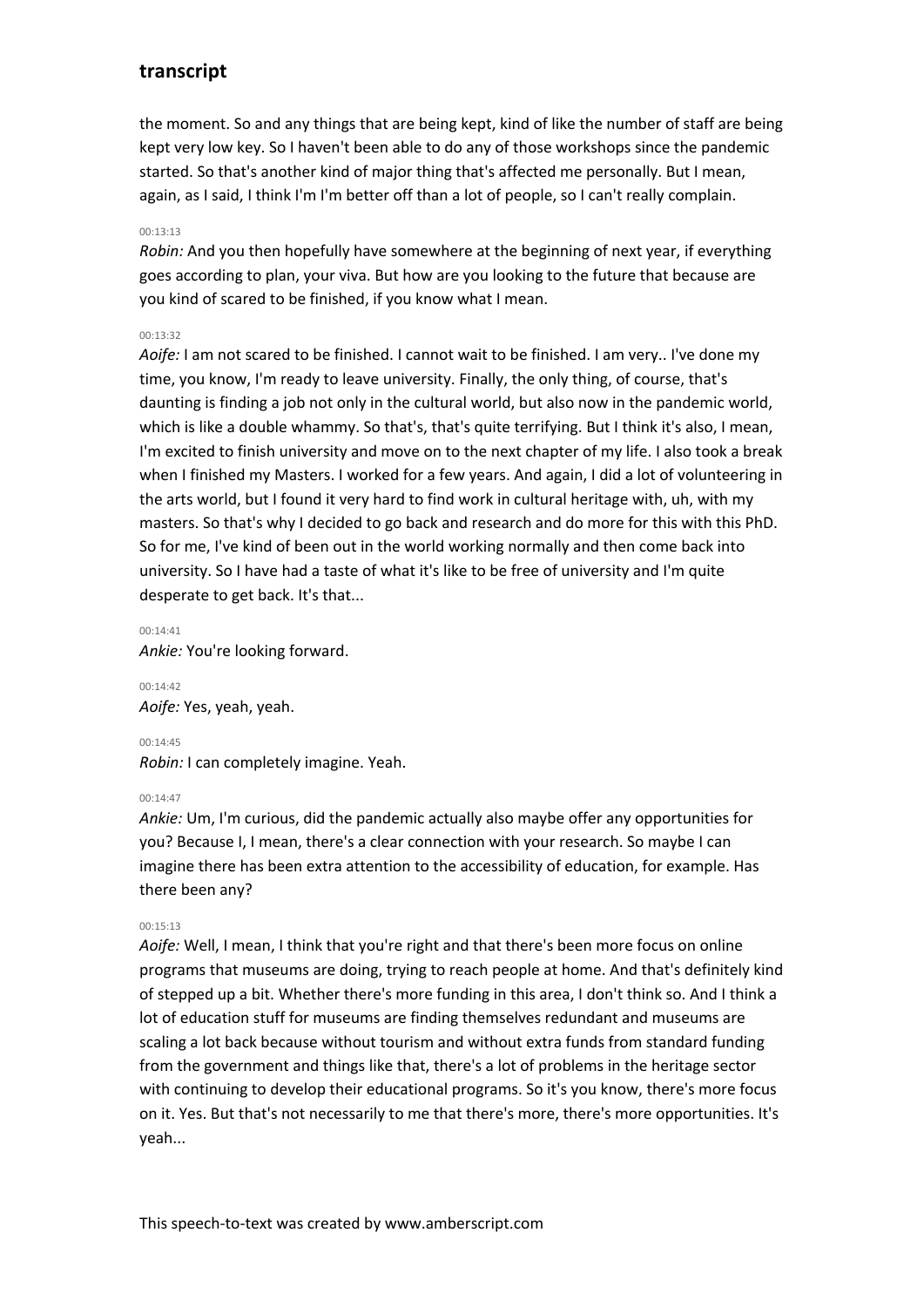$00.16:02$ 

*Aoife:* There's always the funding problem.

00:16:07

*Ankie:* The funding. I know.

# 00:16:09

*Aoife:* Yes and now we're talking about it, I'm actually thinking I should have selected another old news item because this because today there was a news item about Germany boosting its culture budget by one hundred and forty million or no. One hundred and thirty million, at least a shitload of euros so.. but yeah the extra funding for culture. And it's such a frustrating thing that always a lot of good ideas, they just well, they get stranded with with the funding issue and kind of going going on there.

# 00:16:54

*Robin:* How do you, Aoife, see the role then of, let's say, cultural education or heritage education in this time? Because I think if I I probably speak for all three of us, but then we're cultural professionals that we think culture, education and heritage education is really important even in crisis times. How do you kind of look at that?

## 00:17:16

*Ankie:* Germany agrees.

### 00:17:21

*Aoife:* Well, I mean... So I agree with you completely, heritage, arts education is so, so important and we've seen that the pandemic has proved that the value of arts education is so important because it's stimulating creativity. It's helping different kinds of learners to access information. You can express yourself through it. It's a way of, you know, expressing your desires, expressing your your what you're learning about. You can do it a different way because there's drawing or making something or building or crafting something or performing something. There's so many different outlets for how you can use these methodologies to improve your education. And so many people during various lockdowns across the world were turning to the arts to help them get through this time when they're not allowed to meet with their friends and they're having troubles like arts was so, so important and there's so much focus on galleries.

### $00.18.23$

*Aoife:* And yet the first thing that gets cut as is, is arts education.

00:18:28

*Aoife:* It's it doesn't make any sense to me, but it's unfortunate.

# 00:18:34

*Robin:* That's what really struck me as well when I was especially in the first kind of months of the pandemic in Europe, at least when everything was really serious and everything was closed down, you could see people on Twitter or on the forums or whatever or in podcasts even going to talking about the book they were reading or the music that kind of gave them hope or whatever. And it struck me that that's everything. All those things were like cultural product or heritage products. And then that's the first thing that kind of gets thrown under the bus, as if it's like some kind of luxury or something.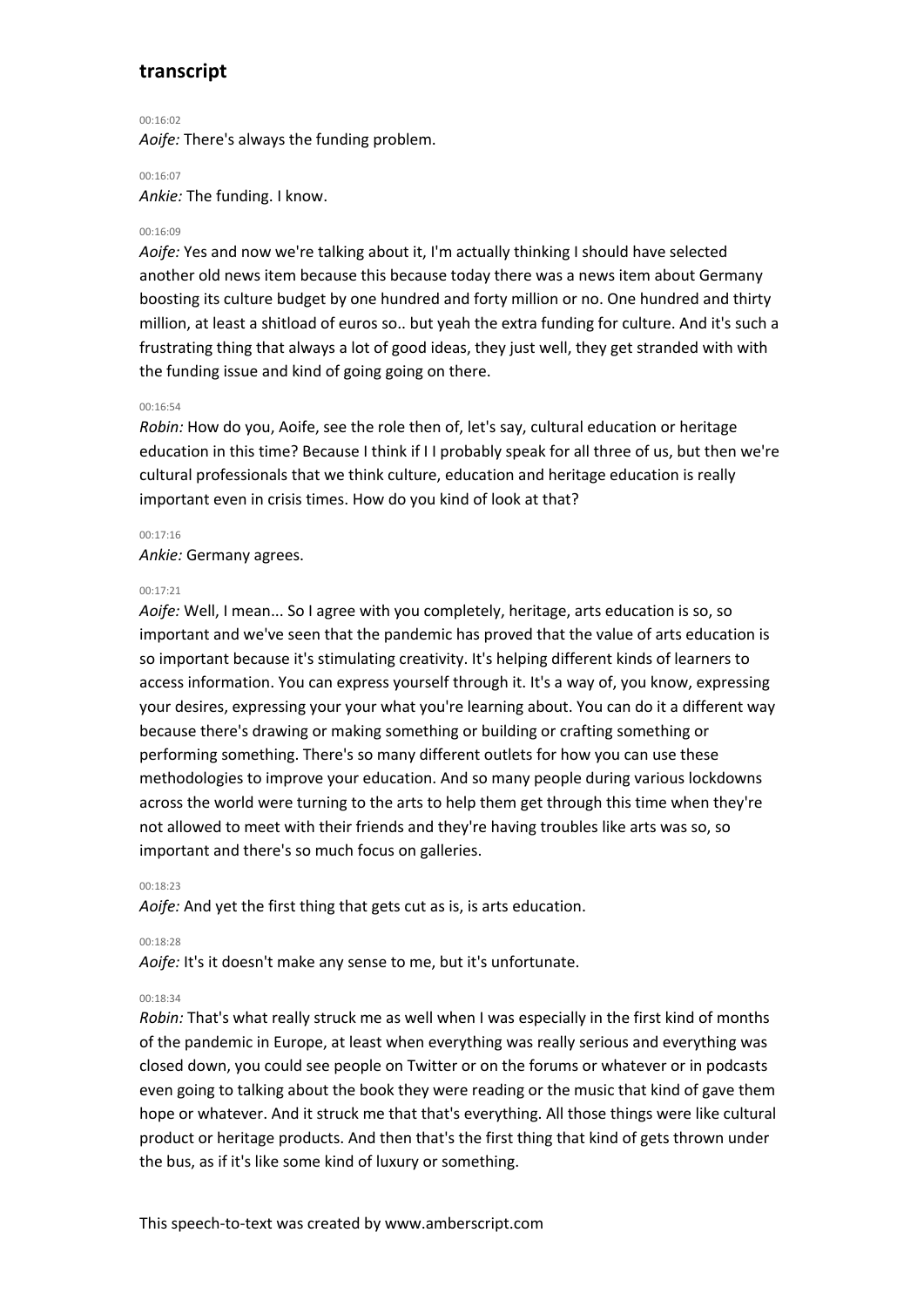# 00:19:10

*Aoife:* Yeah, absolutely. It's it's a it's a paradox to me. You know, it's it's it's so, so clearly valuable. And yet it's not not given value by those who hold the purse strings to the funding. You know, like, it's it's it's it's always seems to be like you're saying it's a it seems to be treated as a privilege rather than something that's inherently part of humanity. Is that where ever since the first records we have of humanity are down to art drawings on cave walls, you know, so I mean. It's it's such an inherent part of the way that we think and live and are able to express ourselves and and yet it's seen as a privilege. I don't I don't know why that is.

# 00:19:59

*Ankie:* Yeah.

00:20:01 *Robin:* It's odd.

#### 00:20:02

*Ankie:* Yeah, yeah, no, it's odd, and it's frustrating, it is frustrating because we kind of as heritage professionals, well, I'm also well, speaking for myself, of course, but feel like it is this lonely person in the desert, you know, shouting about what you think are good causes. Everybody else is like this: "You with your hobbies".

#### 00:20:29

*Ankie:* Yes. It's such a shame, especially through my research. I've worked with primary school children in Ireland and in Italy, and I've seen firsthand the amazing transformations that these artistic and heritage methodologies have on these children. You can't make it up. And the fact that it's changing the lives of these children, like the things that they said to me throughout the course of the of working with them was just, it would break your heart to know that this is how much of an impact these projects are having on these children. And yet they would never have been exposed to it ordinarily. And the same goes for like so many other children across across Europe and the world that are denied access through so many of these issues with I mean, of course, funding, I think is one of the primary issues, as we've mentioned. But like I said before as well, this there's so many other issues that goes along with it. But it is, like you say, very frustrating and it's a terrible shame.

#### 00:21:36

*Ankie:* Do you see some developments in your field that are that that you view kind of positively like the change is happening, improving access for these kinds of children in rural areas, for example?

#### 00:21:54

*Robin:* Well, there's definitely always improvements. I think people who work in the industry do an absolutely stellar job, like there are some really amazing people out there doing really great work. And whether that's being recognized fully, I don't really know. And also, I think, again, as we've mentioned, the current pandemic situation has cut a lot of the fundings and made a lot of people redundant. And it's pulled back a lot of these developments. But they're certainly like, I mean, there are some amazing projects out there and there's some amazing exhibitions and interactive events and things like that. That's, uh, there's a lot of amazing work being done and there's a lot of creativity in the industry. There's a lot of really clever people out there doing some pretty interesting things. So I think it's always growing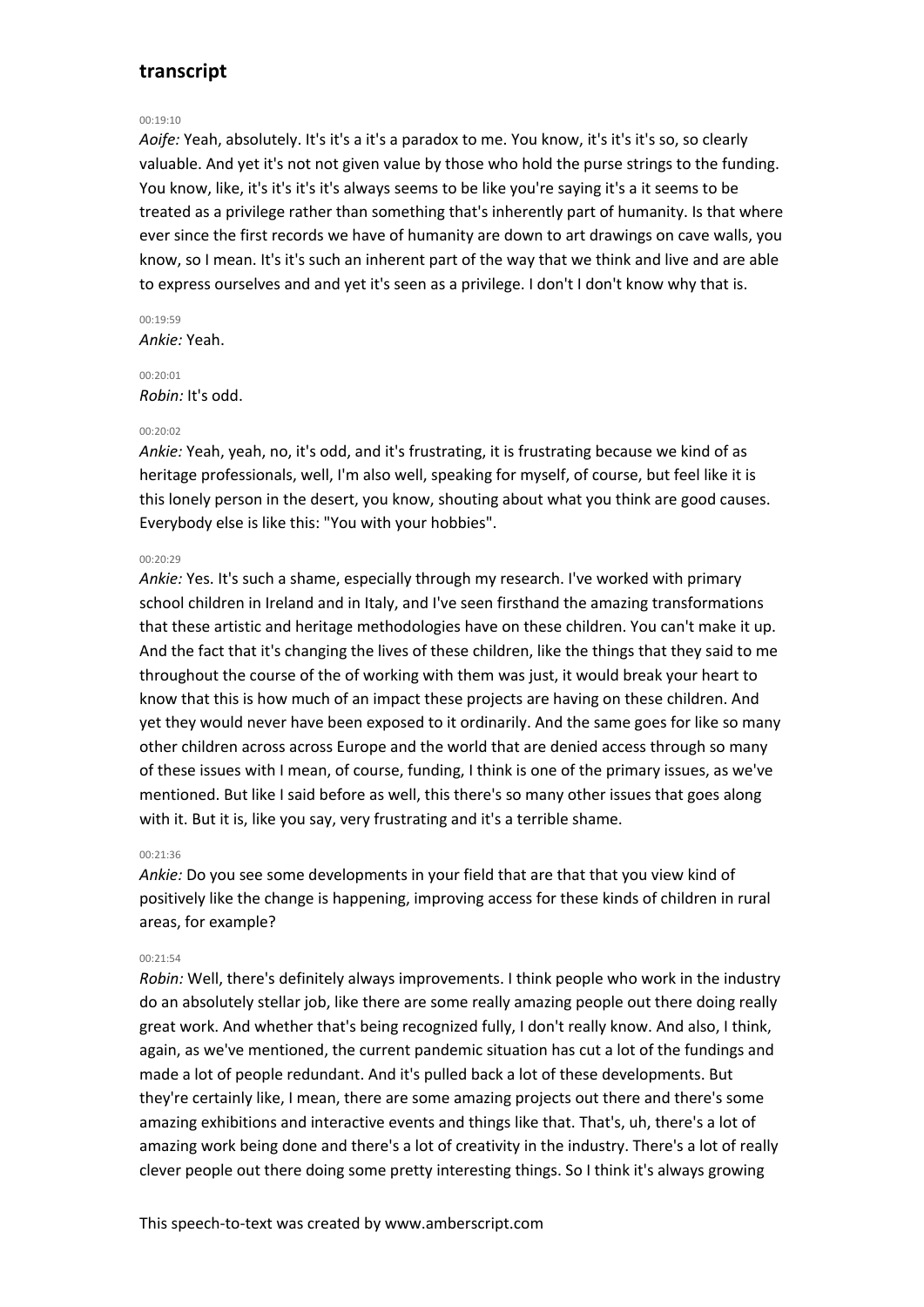and it's always it's always improving and it's always becoming there's always so many interesting, vibrant areas of of cultural heritage. But I just I just don't know if they're being appreciated as much as they should be.

#### 00:23:02

*Robin:* What I was thinking or what you said. I mean, I'm not sure if this is kind of my personal optimism or something, but I kind of hope for that pandemic as a kind of breaking moment or something. It can become kind of a watershed for new opportunities and a chance to kind of hopefully maybe reinvent some things, I think in society generally, but maybe also in the cultural heritage sector. Do you think so as well or are you less optimistic?

#### 00:23:40

*Aoife:* I I would really hope so. I have I have hope that this will happen and that there will be, you know, a spark into the into the cultural heritage fields and the industry. And it will it will people will see the value of it and it will grow and it will become so much more, uh, better funded and more interesting. And all of these things will happen. But I mean, I guess we just have to wait and see it that way. I don't know.

#### $00.24:07$

*Robin:* Yeah, that's true.

#### 00:24:08

*Aoife:* It's always it's always good to have hope. But I mean, uh, we'll see. We'll see what happens.

 $00.24.13$ 

*Robin:* Yeah, we'll see. We'll have to push for it ourselves.

00:24:16

*Ankie:* Yeah. Well, that of course is definitely, that and...

00:24:20 *Aoife:* The future is heritage!

00:24:21 *Everybody:* [laughing]

## $00.24.26$

*Ankie:* Well, this podcast is not only about telling people what what kinds of amazing and interesting work young people and cultural heritage are doing across Europe, but also to hear kind of what you would like to see, kind of what you would dream of for the cultural heritage sector. So, you know, letting letting just putting pessimistic feelings aside, if you could dream up what you would like the sector to be in the future, what would it be for you?

# 00:25:03

*Aoife:* I think this is a really interesting question, if it was if it was to get all the funding that it needed and things like that, I think that there should be a lot more integrated with standardized education. So I think that formal education should have a lot more influence from arts and cultural heritage as a whole. I think it would be incredibly beneficial if across the board people were just influenced by it through standard education in this way. And I think that's important because cultural heritage and arts education teaches people to think and think creatively and think differently and question things, and I think because of the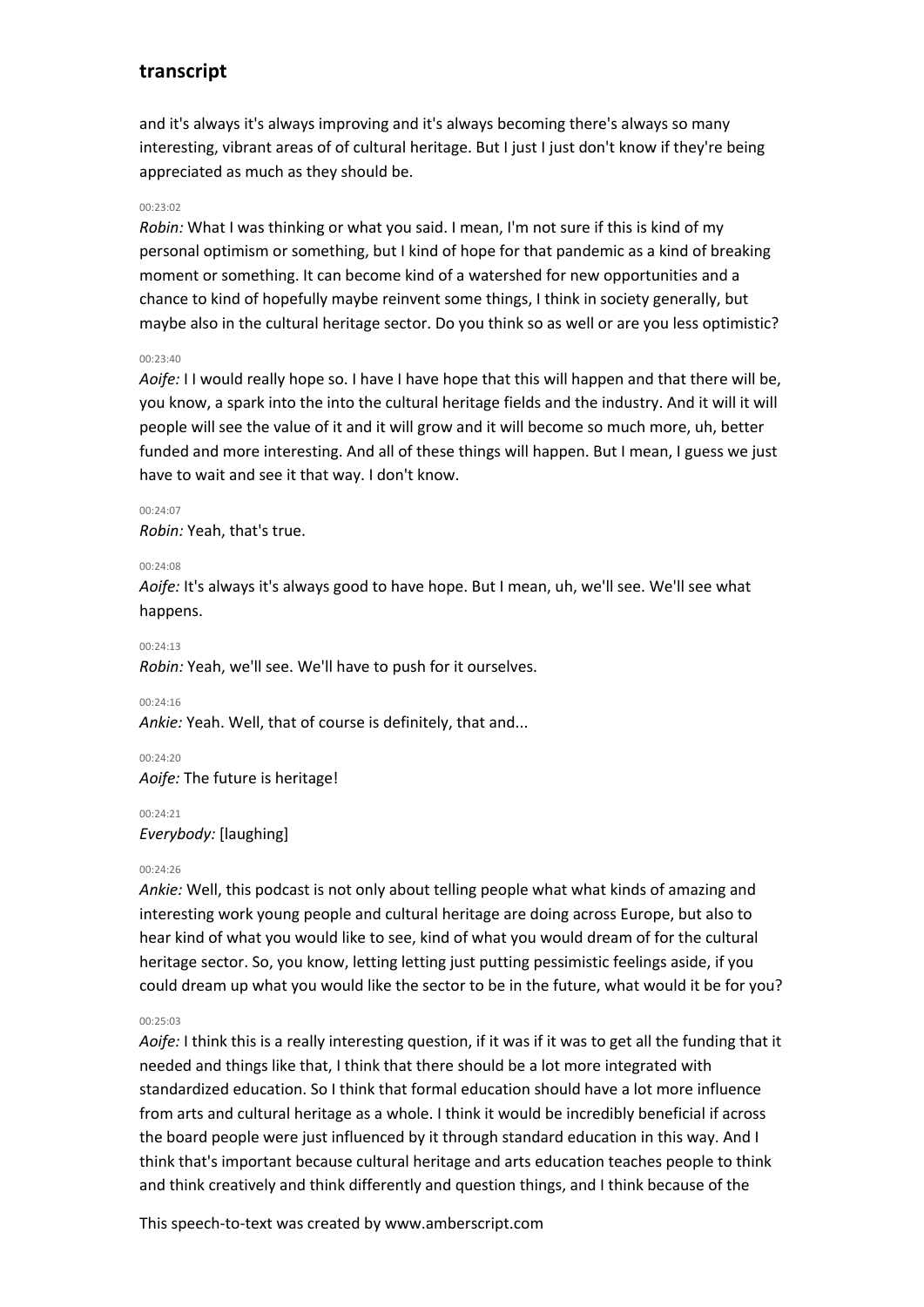advent of social media and digitization, there's a lot of it, along with all the positives of social media there's a lot of dangers of people kind of becoming a bit robotic and, you know, the whole scrolling and getting trapped in your social media bubble where you only see what you like. Whereas I think if you had more of these kind of creative opportunities across the board, like more standardized in education, I think people would become better able to deal with all that fake news and the they're scrolling and be able to kind of talk to each other more, whether this really intense polarization of ideals that we are seeing very much now in in politics across across the world, really. And I think that just have a really positive influence on the way people socially interact with each other.

# 00:26:45

*Robin:* Kind of a vaccine on fake news, hopefully.

# 00:26:50

*Ankie:* Yeah. And it's also kind of ties to to the whole idea of citizenship, education as a whole, like learning how to how to vote or learning how to... ehm... what what your obligations as a taxpayer are and those sorts of things and cultures should be right up there with these elements.

# $00.27.14$

*Aoife:* Absolutely. Yeah. Yeah. It's teaching you about celebrating diversity and being proud of yourself and and sharing cultural differences and and just kind of interacting in a more positive, healthy way that you can appreciate different cultures and how they come together and and the history of that. And throughout time, people have been, you know, moving across different parts of the world and sharing ideas, and society has grown as a result. So it should be something to be proud of and, you know, share art and music and theater. I think it would be a definitely it would be. What if I had a magic wand? This is what I would wish for. That's a cultural heritage and arts were more part of a standard education.

# 00:28:06

*Ankie:* Excellent.

## 00:28:09

*Robin:* And then in the sense of like not just being proud of your culture and then by having other people share in that culture, if you know what I mean. I mean, you can be proud of something going to be really protective, but that might not be the best solution. And we've seen that happening, I think, with movements all across Europe and like saying this is ours and this can change and this is only ours and you can have a part of it or be a part of it. But if we can, like, use education and use our heritage skills to say to kind of have a way to say like, this is what the past year was and let me tell you about it and how is your past, etc., and invite others into their past basically.

## $00.28.51$

*Aoife:* Absolutely yeah. And have a positive, healthy sharing of the diversity and celebrating it instead of this kind of, like you're saying, this kind of like: "This is ours, and it's not yours" and this polarization of ideas like just to become you know, I mean, this is this is a very this is such a utopian idea that I have everyone just like, you know, holding hands in a circle. But hey, then you told me to be positive, right?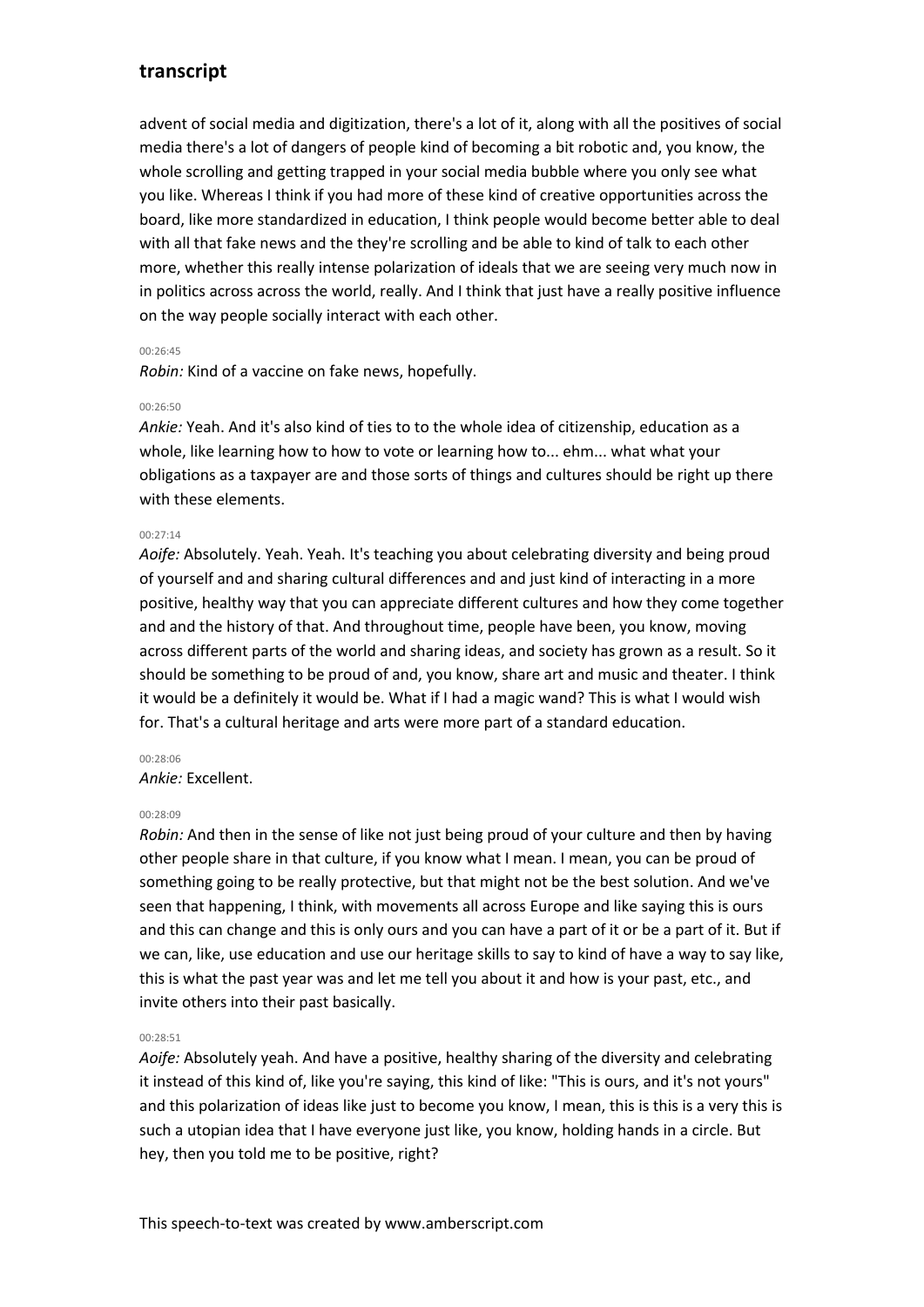$00.29.23$ *Ankie:* Exactly, yeah!

### $00.29.24$

*Robin:* I think it also works there. Like, I'm not saying that's an actual goal to work towards, but it does help to have like a goal to work towards. I wouldn't say that should be sitting in a circle specifically but it might be part of it.

### 00:29:36

*Ankie:* No, I think it's it's very good to have like this faraway ideal vision that you would like to have and then, you know, assess the steps you are taking with this far away vision. I think many policymakers should actually do that quite, quite more.

# 00:30:02

*Aoife:* Yes, absolutely. And you know what? I think it already happens. I mean, I know that in the Future is Heritage events that I've been to, there is people there from all over Europe and sometimes even further beyond Europe. And everyone just is so positive and they're so appreciative of each other and have these really amazing conversations about culture and heritage. And I think it's it's possible it can happen that people can come into a room and share and have a really nice time. And it doesn't have to be this crazy, overly positive dream. I mean, it's we've done it. We've proved it. It's it's possible to do, you know.

#### 00:30:43

*Ankie:* Exactly. This is this is a very nice bridge to the topic of young people, the role of young people in cultural heritage, I think. What do you think of the role of young people in cultural heritage now? And how would you like to see this role improved?

### 00:31:07

*Aoife:* Well, I think, uh, I think they should be better intergenerational working in the fields of cultural heritage. I think cultural heritage also, though, is not the only fields that excludes young people from developing, but it's, it's the one we're concentrating on. And I think there should be... I think sometimes professionals who have been in the industry for decades and decades have some very good ideas. But I think also sometimes young people have very good ideas. And I think there should be more cooperation and integration between both sides of this to bring some fresh ideas and learn from the people who have worked there in the industry for for many years. Also, you know, there should just be more cooperation.

### 00:31:52

*Ankie:* Do you see, for example, in Ireland, some movements in cultural heritage coming from the younger generation are they pushing for, for example, more of this type of inclusivity?

#### 00:32:12

*Aoife:* Um, I've not seen it to any great extent. I'm sure there are young people out there. I don't think there's any movement on the same scale as The Future is Heritage that is operating solely in Ireland. But I'm sure that there are a lot of individuals who are working in various museums and different cultural places that are kind of having this ideas you know.

## 00:32:37

*Robin:* Hopefully we'll see that come to fruition over time, as you said, with a more integrated system of working within the sector.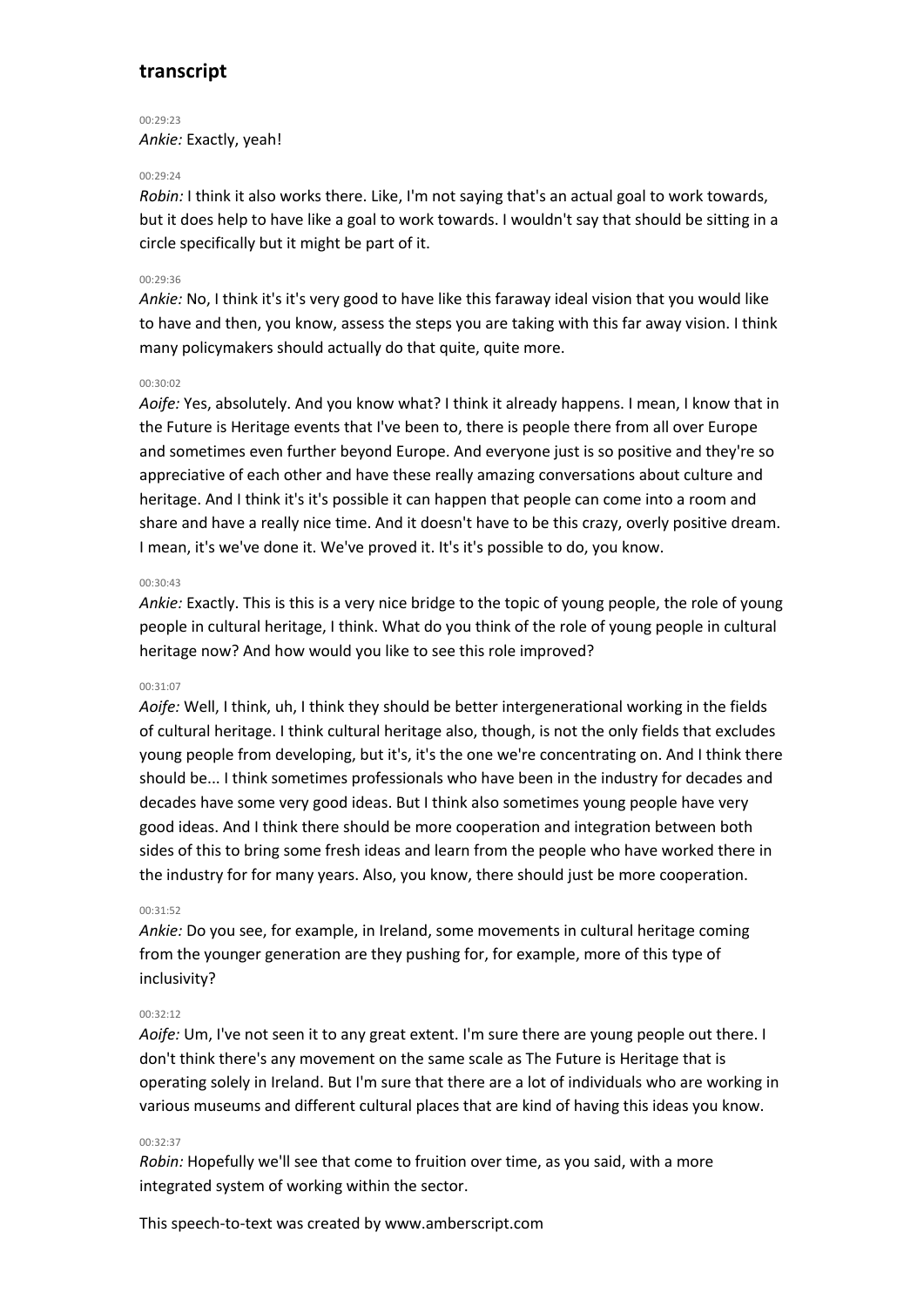# 00:32:49

*Aoife:* Like maybe more paid internships and to integrate young people into the into the workplace rather than, I mean, a lot of young people kind of are are stuck doing a lot of volunteering or unpaid internships for many years before they kind of get their their big break. It's the minimum wage job role. So I think there should be better opportunities given to young people to afford this intergenerational kind of way of working.

# 00:33:19

*Ankie:* Yeah, exactly, I think that is a very common problem in many countries in Europe. I can imagine. The internship, the paid internship availability and also, of course, it comes back to the essential issue of funding.

#### 00:33:34

*Aoife:* It all comes back to funding.

### 00:33:37

*Robin:* Yeah, every topic we've discussed so far kind of links back to it.

## 00:33:42

*Aoife:* Yes. I think it's a really crucial issue in this industry.

## 00:33:49

*Ankie:* I think we met in Berlin. A few years ago. And I know you from this project that you presented there, "From scale to Storia" or from "scail to storía"

#### 00:34:02

*Aoife:* Sceal to Storia, yes

## 00:34:07

*Ankie:* Sceal to Storia, yeah. So I was really curious to ask you, how is it going with the with the project? Is the project still going?

# 00:34:17

*Robin:* So From Sceal to Storia is a project that's operating in was operating in a school in Cork in Ireland and a school in Milano in Italy. And it was about doing cultural heritage activities to investigate the local cultural heritage for each city. And then both groups of children were going online to a website and exchanging their information with each other and talking to each other about it. In spite of language barriers and in spite of cultural differences, they were able to create this, develop this relationship between each other and learn about local cultural heritage from another city across Europe. So the project also Sceal is an Irish word means "story" and Storia is an Italian word, which means, it's ambiguous, I mean, it means story or it could mean also history. So it was this kind of way that we pulled them together. Sceal to Storia, about exchanging cultural heritage from peer to peer, like from one 10 year old to another, talking to each other about their their own local heritage. Well, the project itself went so, so well. It was really very successful. We got.. ehm.. we collaborated with city councils in both Cork and in Milano in Italy, and all of the teachers and all of the parents came to a celebratory event about how much the children had learned. It was it went really, really well. But with me and my colleague, who I did it with Julia, we did it all self-funded and we made all of the props and we designed all of the costumes ourselves. And it just wasn't feasible for us to keep doing it unfunded. We are going to try and achieve funding for it, to continue it. We would really, really love to continue it because it was so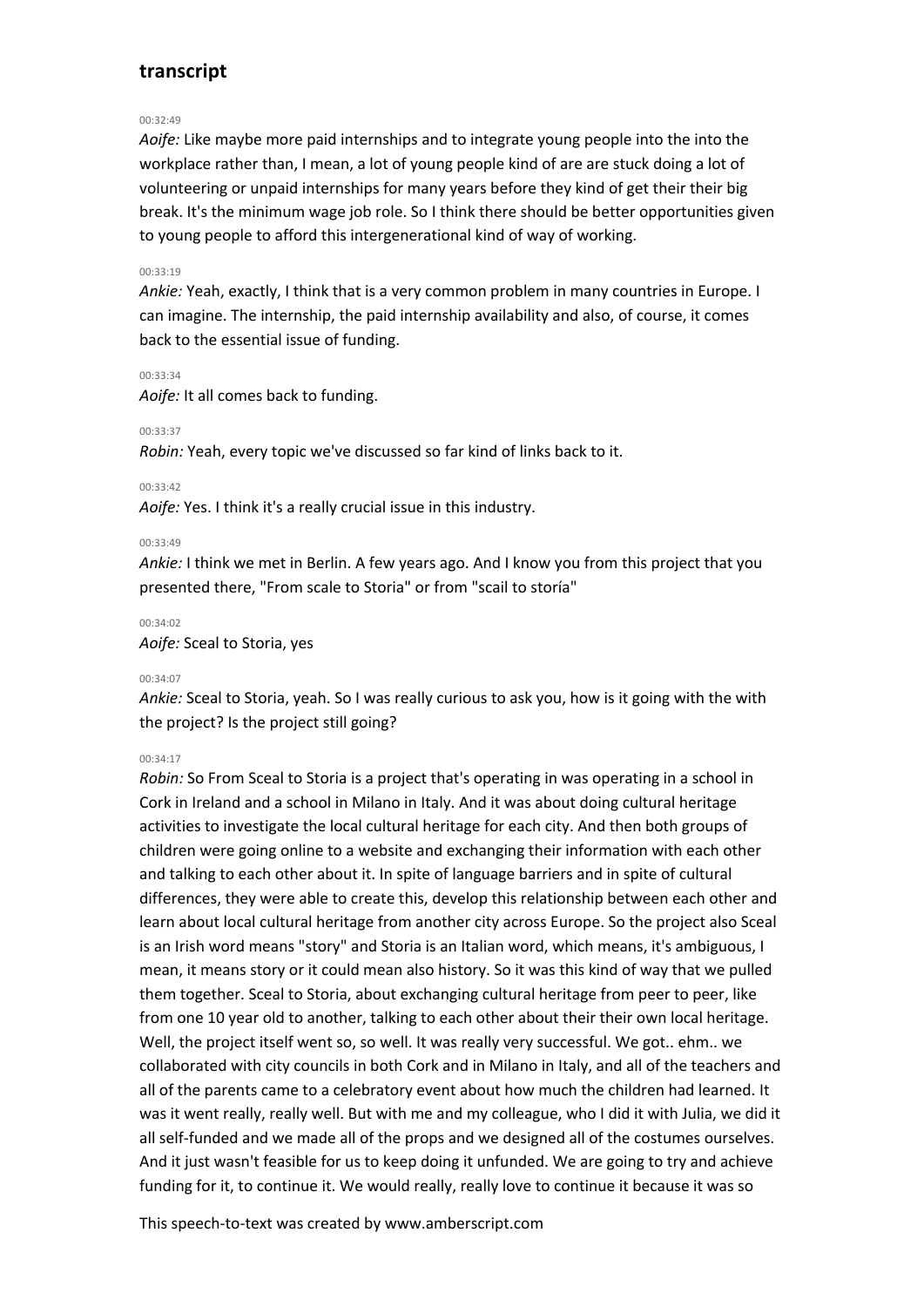successful and because we saw so many benefits from it. But it's just that the big effort there, again, for us, the funding-word, whether that we can secure that or not, I don't know, because it's it was it was we used to work seven days a week, like well into the evenings, like making our own museum props for this project. So it was it's not it's not sustainable for us to keep spending all of our money on art supplies in the way that the volume that we were doing was, that was crazy.

# 00:36:46

*Ankie:* Yeah. But still quite nice that you were able to collaborate in such a way with these municipalities and got parents involved. It was quite a success.

## 00:37:00

*Robin:* I have to say. It was really successful. There were like some kinks along the way that we had to work out, obviously operating between two different countries, even for ourselves, designing it was difficult, nevermind how to get the children to collaborate. But it it was very successful in the end. It really was. It just kind of made us see that if we actually got decent funding behind it, how good it could be, you know, so.

## 00:37:26

*Ankie:* Really cool. Yeah, yeah, I would love to see the project grow, but as you say, the F word.

#### 00:37:35

*Aoife:* Yeah, I know.

## 00:37:37

*Ankie:* Yeah, but it's true what you say, you know, with, um. I mean, the creativity and energy of of young people working together that already creates so much.

## 00:37:49

*Aoife:* Yeah. Yeah. And like some of the things they used to say to me, they say to me, oh, I'm so glad you've come to our classroom today. You've saved us from doing work. And I'm like, this is work. You are learning. But they didn't see that, you know.

#### 00:38:02

*Robin:* You shouldn't say that

## 00:38:05

*Aoife:* I didn't at first. But I told them in the end, I told them, I was like, this is work. And they were like, yeah, but this is fun. You know, they are so used to learning being this kind of really constrictive, boring environment. But this opened up a whole new world for them. That's and this is what I mean about their cultural heritage. It should be part of standard curriculum.

## 00:38:30

*Aoife:* Yeah, exactly. Also so the experiences of young people and seeing them like: "no it's not work" sounds excellent.

## 00:38:38

*Robin:* You're doing something right when they say it's not work.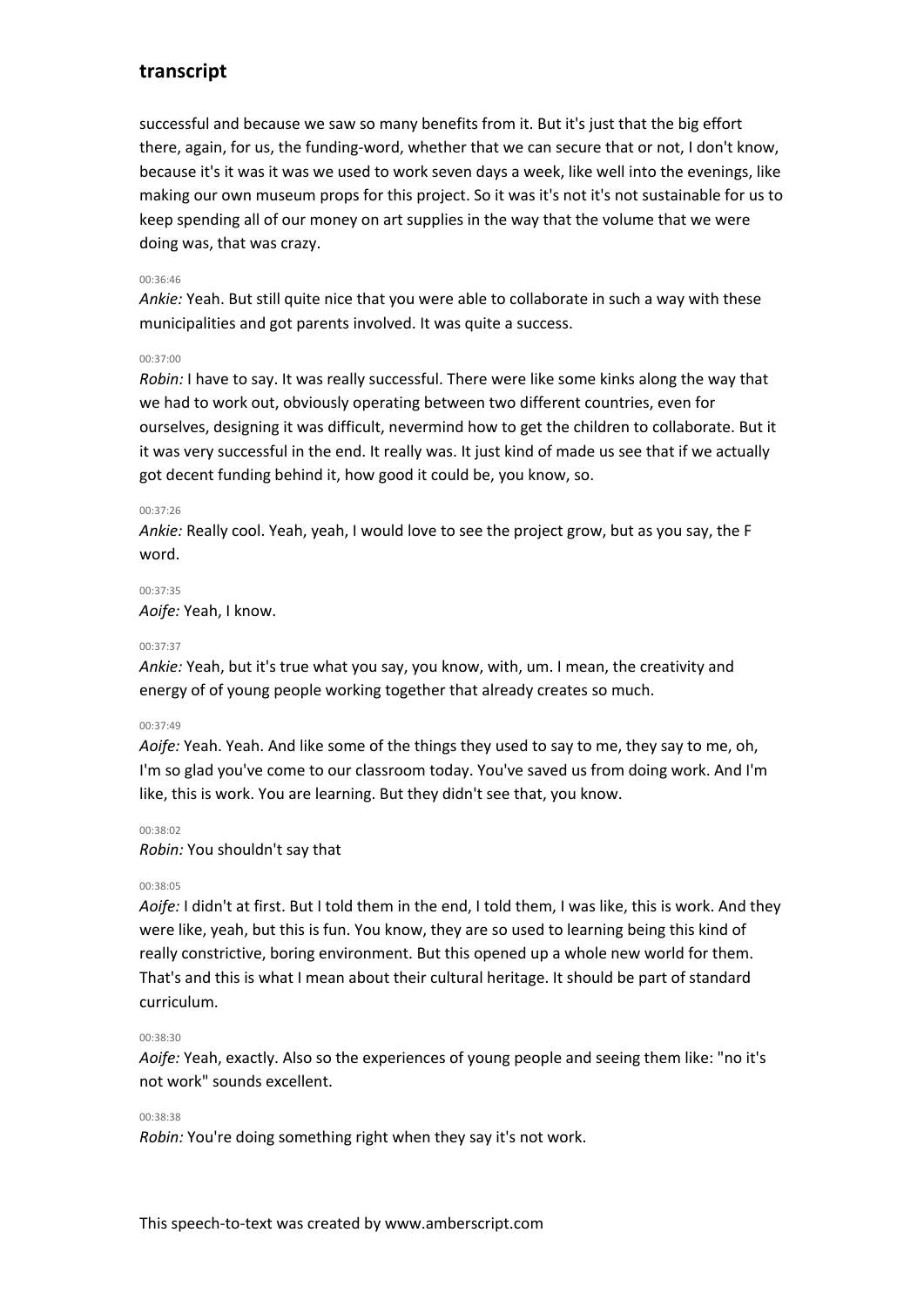00:38:43 *Ankie:* Yeah.

00:38:45

*Robin:* And they also said to me, I thought history was going to be boring, but actually it's really fun.

00:38:53 *Robin:* Nice job though.

00:38:56

*Aoife:* Yeah, exactly. Exactly. Job done.

00:38:59

*Robin:* That's nice, I think. Thank you so much for your time today. But before we go, I think we have like our "linking question". So in three weeks, we'll be back with a new episode. If you want to stay up to date, subscribe, etc. on your podcast perform. But Aoife, what question do you have for our next guest?

00:39:24

*Aoife:* I would like to ask the next guest what inspired them to become involved in the heritage fields.

00:39:33

*Ankie:* This is an excellent question. Yeah, I'm going to think about this myself as well.

00:39:41

*Robin:* It is a good one and I'm really looking forward to the answer.

00:39:43

*Aoife:* It's something evil. What do you think about it yourself? You're like, what was that turning point that made me flip into it? Like, it's it's not a it's not so much as such a straightforward answer as you think.

00:39:55 *Robin:* No, you're right. Yeah.

00:39:56

*Aoife:* Hopefully it doesn't result in the person being like this was a mistake I shouldn't have gotten into this.

00:40:03 *Robin:* A full-on existential crisis.

00:40:03

*Aoife:* What am I doing here? Wait a minute. I made the wrong choices,

00:40:14

*Robin:* I'm pretty sure that won't happen but you have to listen to the next episode.

00:40:21 *Aoife:* Absolutely, yeah.

 $00.40.22$ *Robin:* Then we'll know.